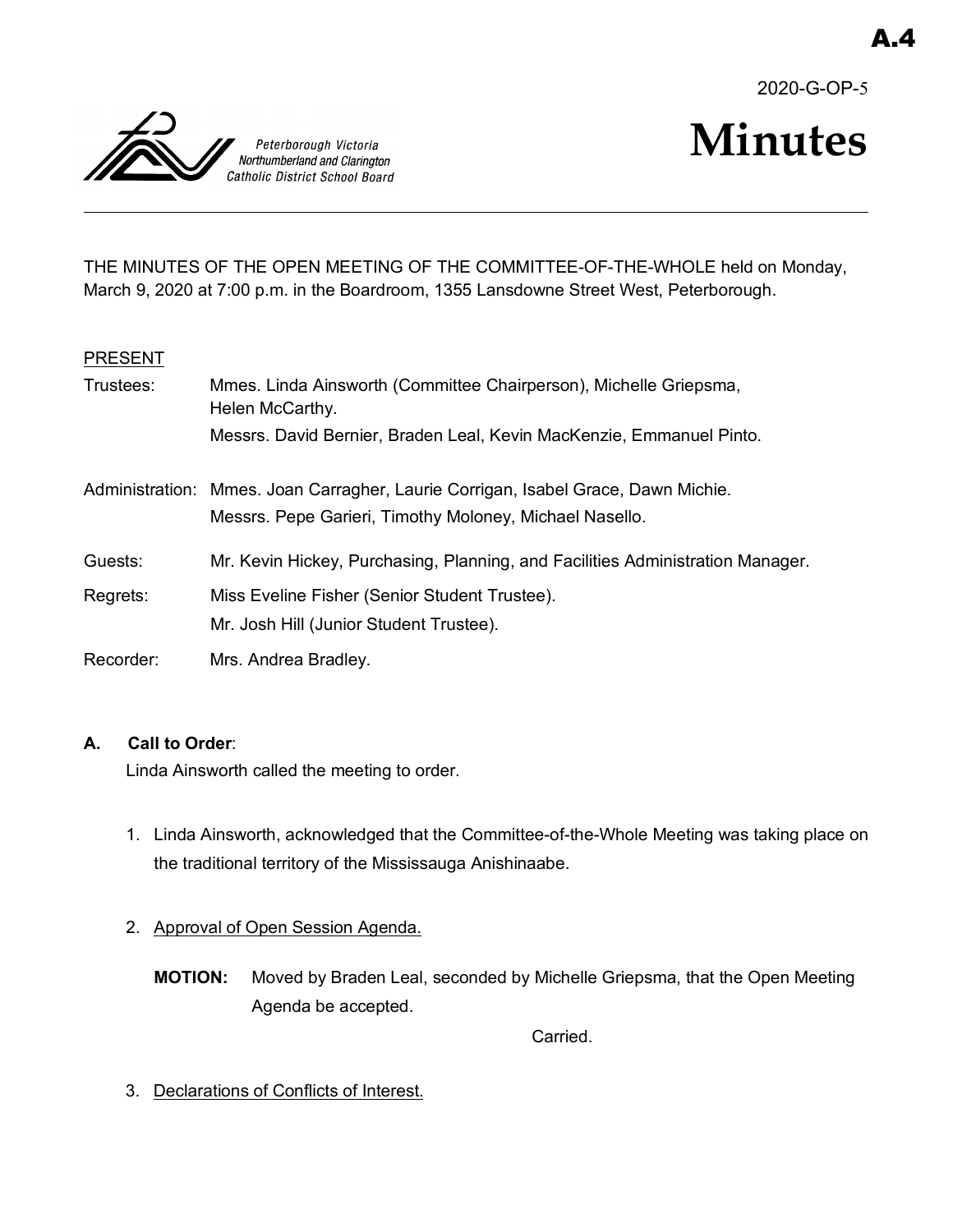- 4. Approval of the Minutes of the Committee-of-the-Whole Open Session held on January 13, 2020.
	- **MOTION:** Moved by Kevin MacKenzie, seconded by Braden Leal, that the Minutes of the Committee-of-the-Whole – Open Session, held on January 13, 2020, be approved.

Carried.

# 5. Business Arising from the Minutes.

## **B. Recommended Actions/Presentations:**

## **C. Information Items:**

## 1. Fair Trade Purchasing (AP #608).

Kevin Hickey, Purchasing, Planning, and Facilities Administration Manager, reviewed Policy and Administrative Procedure #608 with the Committee-of-the-Whole. Kevin also presented a PowerPoint entitled "McCarthy Uniforms' Sourcing Policies". Kevin addressed a number of concerns and answered questions from Trustees.

# 2. Pre-Budget Benchmarks and Historical Data.

Isabel Grace, Superintendent of Business and Finance, presented a PowerPoint entitled "Prebudget Benchmarks and Historical Data" to the Committee-of-the-Whole. Isabel answered questions from Trustees and addressed their concerns.

## **D. Old Business:**